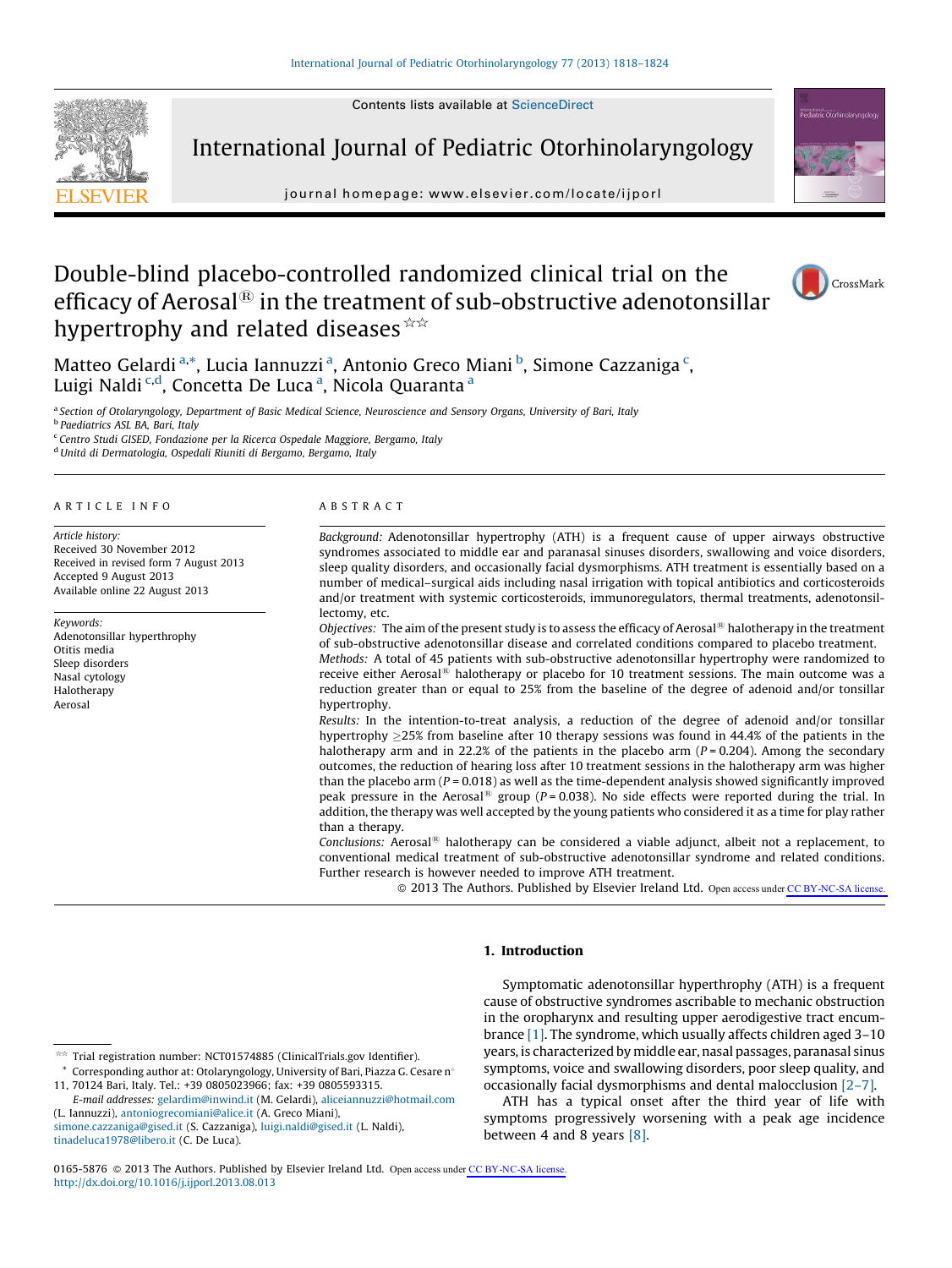<span id="page-1-0"></span>The management of this condition has changed dramatically over the last few years thanks to technological advances in diagnostic criteria specificity that once used to rely almost exclusively on rather empirical and vague clinical parameters [\[9,10\].](#page-5-0) As a result, it has been possible to define a more accurate nosologic picture of ATH which has allowed for a more targeted therapeutic strategy essentially based on the use of several therapeutic aids (topical antibiotics and corticosteroids to clear nasal passages and/or systemic corticosteroids, etc.) [\[11–19\].](#page-5-0) In this connection, in the past few years several investigators have studied the beneficial effects of salt (halotherapy from the Greek word for salt, halos) on a number of respiratory system conditions (rhinosinusitis, allergic rhinitis, otitis, bronchitis, and asthma) [\[20–](#page-6-0) [23\]](#page-6-0) as well as on some dermatological pathologies (atopic dermatitis and psoriasis) [\[24–26\].](#page-6-0) Halotherapy is based on a non pharmacological approach as it relies on the release of micronized medical sodium chloride into an indoor climatecontrolled environment. The release is meant to recreate the conditions occurring in nature in salt mines and caves. Occasionally a small amount of micronized iodine is added to mimic the experience of being on a real naturally occurring seashore. Salt therapy has been practised in old salt mines of Central and Eastern Europe for centuries where it is still common being considered a full-fledged medical treatment.

The aim of the present study was to assess the efficacy of Aerosal $^{(8)}$  in the treatment of sub-obstructive adenotonsillar hypertrophy and correlated disease versus placebo treatment.

# 2. Materials and methods

## 2.1. Patients

Patients were recruited from the Department of Otolaryngology (ENT) of Bari University General Hospital after approval had been obtained by the institutional ethics committee. Inclusion criteria were as follows: age range: 4–12 years; genders: both; pathology: sub-obstructive adenoid hypertrophy lasting from at least six months and associated with sleep-disordered breathing (respiratory pauses or sleep apnea) and/or recurrent serous otitis media; suspension for over 3 months from the start of the study of any immunosuppressive treatments (cyclosporin and systemic steroids). Exclusion criteria: patients with acute bronchopulmonary disease, tuberculosis, severe hypertension, hyperthyroidism, cancer (chemotherapy), intoxication, heart failure, bronchial asthma or iodine allergy. Patients were still allowed to use topical therapy with nasal washings and topical steroids.

# 2.2. Technical specifications of salt room "Aerosal $^{\circledR}$ "

## 2.2.1. Salt room

Both walls and ceiling of the multilayer sea wood salt room (2.30 mt.  $\times$  2.90 mt.  $\times$  2.20 mt.) are completely covered with ESCO (European Salt Company) type certified-origin iodized rock salt. The floor, which is also made of multilayer sea wood, is covered with about 500 kg of RESIMAX type certified-origin rock salt (Figs. 1 and 2).

The room environment is not contaminated with pathogenic microorganisms (as certified by SAS  $90^{\circledR}$  measurements). Patients can settle into comfortable chairs inside the room where the dry salt aerosol is blown through a PVC pipe (described below). A centrifugal extractor fan (air flow rate 90  $\mathrm{m}^3\mathrm{/h}$ ), placed on the side opposite to the PVC pipe ensures a number of complete changes of air in full compliance with requirements in terms of  $CO<sub>2</sub>$  ppm values, i.e. <750 ppm. Also temperature and humidity are kept at constant values ranging between 20  $\degree$ C and 24  $\degree$ C and 44% and 60%, respectively (TESTO 435-4 $^{\circledR}$  Digital Multimeter measurements).



Fig. 1. "Salt Clinic". 3D design: reception/welcome area (a); waiting room with children's recreation area (b); "Aerosal<sup>®</sup>" halotherapy room (c). ENT Care Unit (d). Cabinet containing the Dry Salt Aerosol Generator – University General Hospital – Bari (Italy).

### 2.2.2. Dry salt aerosol generator

The dry salt aerosol generator is encased in a cabinet placed outside of, albeit contiguous to, the salt room (Fig. 1d). A standard amount of NaCl (salt sachet) is fed into the dry salt aerosol generator to be blown into the salt room in the form of aerosol through a PVC (polyvinyl chloride) connector. The size of NaCl, micronized particles ranges from 0.23 to 20  $\mu$ m (data collected by portable laser aerosol spectrometer Model 1.109 with GRIMM<sup>®</sup> technology). Particle density ranges from 20 to 35  $\mu$ g/m<sup>3</sup> and is kept constant over time thanks to an electronic system.

## 2.2.3. Salt sachet: salt features

The salt sachet contains 30 g of NaCl, 20 g of micronized RG (Reagent Grade) salt (according to Ph Eur Current Edition), and 10 g of non micronized ESCO iodized feed salt to prevent aggregation and keep an appropriate level of iodine exposure.

## 2.3. Clinical and instrumental evaluation

After collection of medical history, all the patients underwent clinical and instrumental exams as follows: ENT visit with inspection of the oropharyngeal tract and tonsillar hypertrophy staging  $(0^{\circ}-4^{\circ})$  [\[27\]](#page-6-0), flexible fiberscope nasal endoscopy (ENT 2000



Fig. 2. "Aerosal"<sup>®</sup> Haloterapy Salt Room where children are always highly compliant as they consider treatment sessions as opportunities for play and recreation. ENT Care Unit–University General Hospital – Bari (Italy).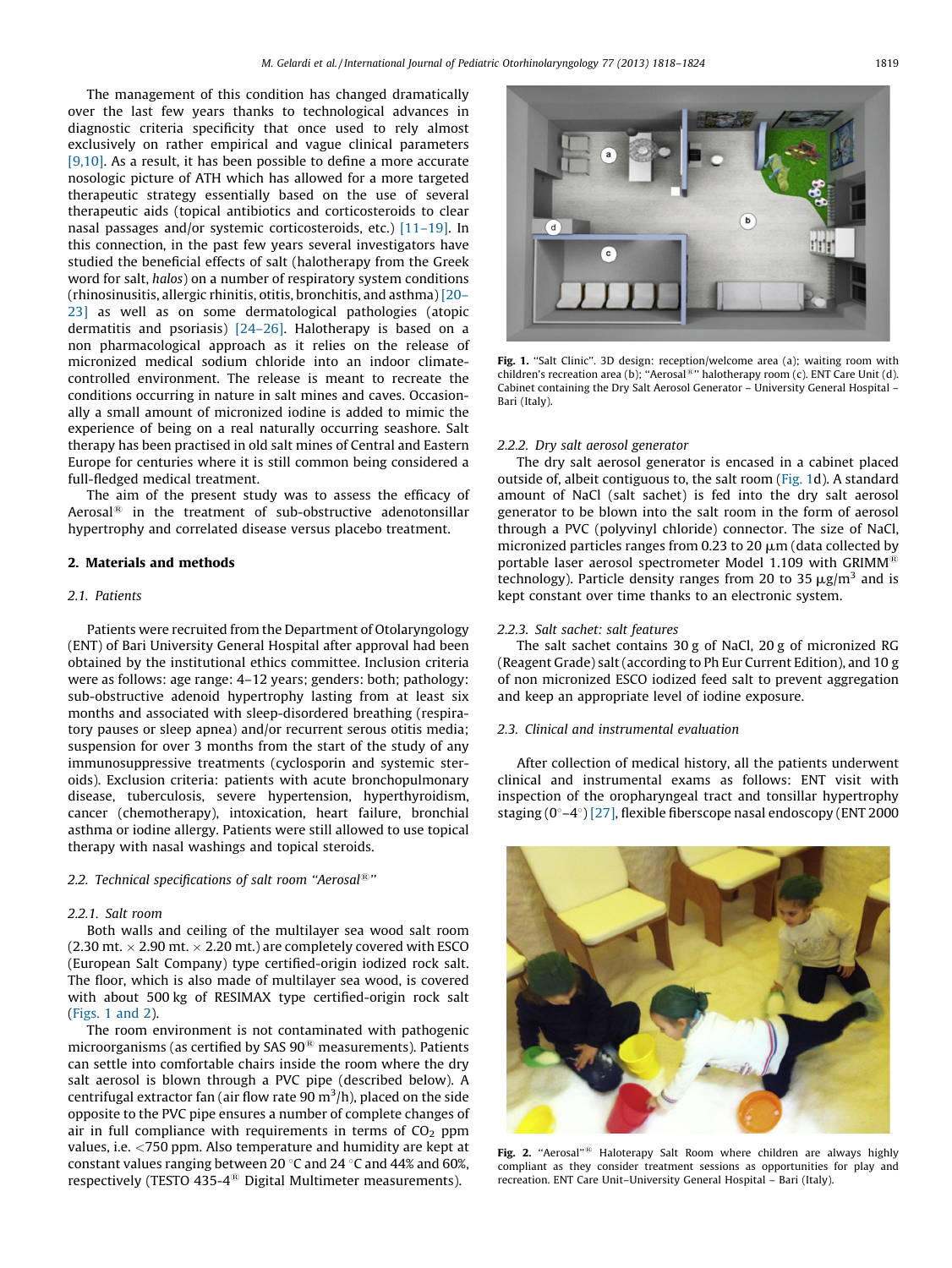flexible Ø 3.4 mm fibroscope – Vision Sciences<sup>®</sup>, USA) to assess the degree of adenoidal hypertrophy [\[10\]](#page-5-0). Pure tone audiometry was performed in a sound-proofed cabin using pure tones (250 ms duration, 25 ms rise/fall time, 50% duty cycle) at octave frequencies from 125 Hz to 8000 Hz with a maximum intensity of 120 dB SPL with an Amplaid 309 clinical audiometer (Amplaid, Milan, Italy). Tympanometric measurements were performed using a 220 Hz probe tone with an Amplaid 770 clinical tympanometer (Amplaid, Milan, Italy). Air conduction pure tone average was obtained by the mean of thresholds at 0.5, 1, 2 and 4 kHz. Tympanograms were classified according to Jerger in types A, B and C  $[28]$ . Nasal cytology was performed by anterior rhinoscopy, using a nasal speculum and good lighting. Scrapings of the nasal mucosa were collected from the middle portion of the inferior turbinate, using a Rhino-Probe<sup>®</sup> [\[29\]](#page-6-0). Samples were placed on a glass slide, fixed by air drying and then stained with the May-Grunwald Giemsa (MGG) method (Carlo Erba<sup>®</sup>, Milan, Italy) [\[30\].](#page-6-0) Cell counts, bacterial and fungal analysis were carried out by a semi-quantitative grading, as proposed by Meltzer and Jalowayski [\[31\].](#page-6-0) The semiquantitative evaluation of the biofilms [\[32\]](#page-6-0) was performed by counting the number of infectious spots (ISs) in 50 microscopic fields, always at a 1000 $\times$  magnification (oil immersion). Sleep evaluation was carried out overnight by means of wrist-worn pulse oximeters Wrist  $0x_2^{\text{TM}}$  Model 3150. The parameters studied were: basal SpO2%; event data index (adjusted index, 1  $h^{-1}$ ) and time (%) with SpO2 value below 95%. It was decided to use pulse oximetry [\[33\]](#page-6-0) instead of ''gold standard'' polysomnography [\[34\]](#page-6-0) to study patients' sleep patterns as the former makes overnight studies easier for patients at home (the protocol envisaged three such studies in three months, two of them with only a 15-day interval). In addition, important guidelines [\[35,36\]](#page-6-0) do indicate pulse oximetry as a method with a high positive predictive value of OSASs (97%) [\[37\].](#page-6-0)

# 2.4. Study design

After having given their written informed consent all the eligible patients were randomized on a 3:2 basis to receive either Aerosal $\mathbb{R}$  or placebo. Central stratified blocked randomization using telephone was adopted with patients, investigators and outcomes assessor being all blinded to randomization rules. Aerosal $^{(8)}$  treatment consisted of 10 daily sessions (5 sessions for week) of micronized iodized salt (sodium chloride) – with the addition of iodine – inhalation in a chamber reproducing the microclimate of a natural salt cave. Each daily session lasted 30 min. Treatment with placebo comparator was performed in the same way as halotherapy but with no salt release in the room. All patients underwent a complete clinical evaluation at baseline, at the end of therapy period (10 sessions) and 3 months after the end of treatment (follow-up).

# 2.5. Outcome measures

The primary outcome measure, evaluated both after 10 sessions of therapy and at the 3-month follow-up, was an adenoid and/or tonsillar hypertrophy reduction  ${\geq}25\%$  from baseline as assessed by the physician on a standardized four-point rating scale. Secondary outcome measures included instrumental assessments: any reductions in terms of adenoid and/or tonsillar hypertrophy degree; any reductions of hearing loss  $\geq$ 10 dB of the 4-frequency (0.5, 1, 2 and 4 kHz) pure tone average, as well as any other significant gain; any improvements in of tympanometric values, i.e. transition from type B curve to type C/A curve or from type C curve to type A curve for both sides; any change in tympanogram peak pressure (daPa); any changes in pulse-oximetric values (increase in SpO2% mean levels, reduction of the event data index (adjusted index,  $1 h^{-1}$ ), reduction of sleep time percentage with SpO2 levels <95%; any reductions of the main inflammatory immune cells (neutrophils, eosinophils, and mast cells) as assessed by nasal cytology. The number of side effects reported either during treatment period or after the end of treatment, if suspected to be related with this latter, was also included in secondary outcome measures.

## 2.6. Statistical analysis

Data were presented as medians with ranges and/or interquartile ranges (IQRs), or numbers with percentages. Baseline variables and changes in outcomes were compared between groups by using the Mann–Whitney U test for continuous data and Fisher's exact test for categorical ones. Overall time-dependent variations in primary and secondary outcomes were evaluated by Friedman's test for repeated measures with Page's test for trend in time variations. An intention-to-treat approach was adopted in primary analyses. This approach considered patients withdrawn prematurely from the study as treatment failures in the two study arms. Intention-to-treat analysis was then complemented by perprotocol analyses which considered only those patients who had completed the study period. In the study design phase it had been calculated that a total of 64 patients would be needed for the study to have a 40% success rate in terms of primary outcome in the halotherapy group as against 10% in the placebo group ( $\alpha$  = 0.05,  $\beta$  = 0.20). Statistical analysis was carried out by using MATLAB software (MathWorks, Natick, MA, USA). Two-sided P-values <0.05 were considered to indicate statistical significance in all tests.

# 3. Results

Between February 2012 and March 2012, 49 patients were screened, 45 of whom (24 boys and 21 girls, average age 6 years) underwent randomization. The reason for exclusion was age outside the study inclusion criteria age range ( $n = 4$ ). Recruitment halted prematurely due to technical and legal issues related to the certification of the device. The baseline characteristics of randomized patients in the two arms of the study are given in [Table](#page-3-0) 1. One patient, randomized to the placebo group, withdrew after the first week of treatment for an episode of acute tonsillitis requiring antibiotic treatment, and one patient, randomized to the Aerosal<sup>®</sup> arm, withdrew during the follow-up period for exacerbation of upper airways symptoms. Both arms were matched in baseline characteristics (data not shown).

# 3.1. Effectiveness

[Fig.](#page-3-0) 3 shows the distribution of variations of measurements from baseline in both arms after 10 treatment sessions in terms of (i) reduction of the degree of adenoid and/or tonsillar hypertrophy; (ii) reduction of hearing loss and (iii) tympanometry improvement. All outcome measures and their departure from baseline at the end of treatment sessions and at the 3-month follow up are reported in [Table](#page-4-0) 2. Assuming intention-to-treat analysis as a reference, a reduction of the degree of adenoid and/or tonsillar hypertrophy  $\geq$ 25% from baseline after 10 therapy sessions was found in 44.4% of the patients in the halotherapy arm and in 22.2% of the patients in the placebo arm ( $P = 0.204$ ). These results increased to 59.3% and 38.9%, respectively at the 3-month follow up ( $P = 0.231$ ). Other substantial changes in adenoid or tonsillar hypertrophy were not found to have a statistical significance at any other point in time.

Among secondary outcomes hearing loss reduction was found to be significant ( $P = 0.018$ ) after 10 treatment sessions in the halotherapy arm compared to the placebo arm, even though the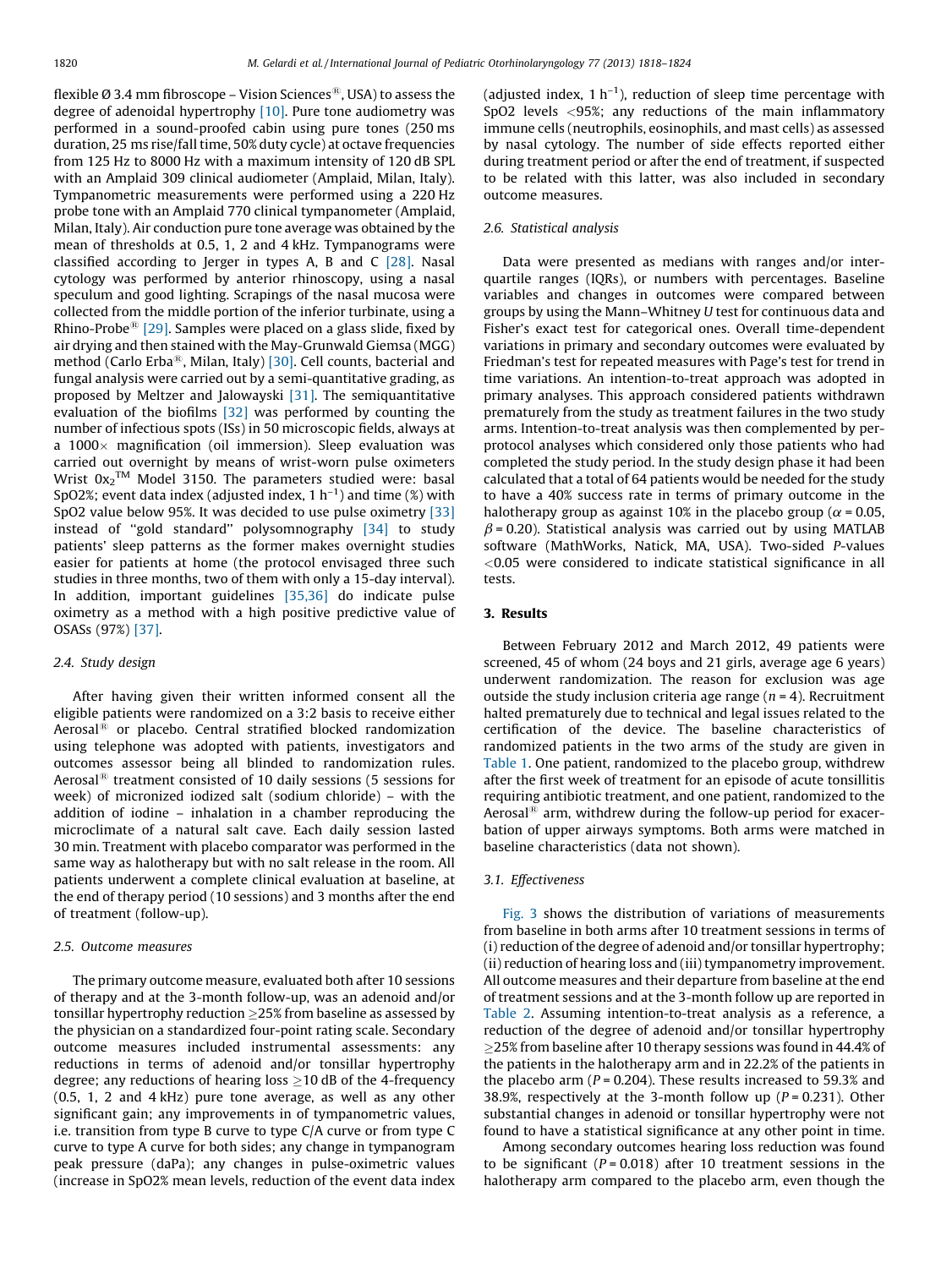### <span id="page-3-0"></span>Table 1

Baseline characteristics of randomized patients.

|                                  | Aerosal $(N=27)$ |               |               | Placebo $(N=18)$ |               |               |
|----------------------------------|------------------|---------------|---------------|------------------|---------------|---------------|
|                                  | N(%)             | Median (IQR)  | Range         | N(%)             | Median (IQR)  | Range         |
| Gender (male/female)             | 14(51.9)         |               |               | 10(55.6)         |               |               |
| Age                              |                  | 6(4)          | $4 - 12$      |                  | 4.5(2)        | $4 - 10$      |
| Weight (kg)                      |                  | 25(13.5)      | $15 - 56$     |                  | 20(5.5)       | $14 - 41$     |
| Height (cm)                      |                  | 120 (24.2)    | 97-160        |                  | 110(10)       | $95 - 131$    |
| BMI $(kg/m2)$                    |                  | 17.4(2.3)     | $14.3 - 25.5$ |                  | 16.9(3.5)     | $11.6 - 23.9$ |
| ATH age at onset (years)         |                  | 3(2.5)        | $0 - 7$       |                  | 2(1)          | $1 - 6$       |
| ATH duration (years)             |                  | 3(5.2)        | $1 - 9$       |                  | 2(1)          | $1 - 5$       |
| ATH familiarity                  | 13(48.2)         |               |               | 6(33.3)          |               |               |
| Previous topical treatments      | 19 (70.4)        |               |               | 13 (72.2)        |               |               |
| Previous systemic treatments     | 21 (77.8)        |               |               | 10(55.6)         |               |               |
| Previous ENT pathologies         | 22(81.5)         |               |               | 14 (77.8)        |               |               |
| Current topical treatments       | 5(18.5)          |               |               | 4(22.2)          |               |               |
| Adenoid hypertrophy degree       |                  | 3(0)          | $3 - 4$       |                  | 3(0)          | $2 - 4$       |
| Tonsillar hypertrophy degree     |                  | 3(0.8)        | $1 - 4$       |                  | 3(1)          | $1 - 4$       |
| Nasal cytology                   |                  |               |               |                  |               |               |
| Neutrophils (any)                | 17(63.0)         |               |               | 11(61.1)         |               |               |
| Eosinophils (any)                | 9(33.3)          |               |               | 2(11.1)          |               |               |
| Mast cells (any)                 | 3(11.1)          |               |               | 1(5.6)           |               |               |
| Audiometry (dB) <sup>a</sup>     |                  | 17.5 (19.4)   | $10 - 40$     |                  | 15(25)        | $10 - 45$     |
| Tympanometry (right)             |                  |               |               |                  |               |               |
| Type A curve                     | 10(37.0)         |               |               | 4(22.2)          |               |               |
| Type B curve                     | 12(44.4)         |               |               | 7(38.9)          |               |               |
| Type C curve                     | 5(18.5)          |               |               | 7(38.9)          |               |               |
| Tympanometry (left)              |                  |               |               |                  |               |               |
| Type A curve                     | 6(22.2)          |               |               | 5(27.8)          |               |               |
| Type B curve                     | 18 (66.7)        |               |               | 8(44.4)          |               |               |
| Type C curve                     | 3(11.1)          |               |               | 5(27.8)          |               |               |
| Tympanometric peak, right (daPa) |                  | $-168(126)$   | $0 - 302$     |                  | $-214(123.8)$ | $0 - 296$     |
| Tympanometric peak, left (daPa)  |                  | $-223.5(124)$ | $0 - 304$     |                  | $-240(133.5)$ | 28-300        |
| Pulse-oximetry indexes           |                  |               |               |                  |               |               |
| Mean SpO2% levels                |                  | 96(1.6)       | 91.4-97.6     |                  | 96.1(2.2)     | $89.3 - 97.5$ |
| Apnea events $(1 h^{-1})$        |                  | 1.2(4.1)      | $0 - 24.5$    |                  | 1(1.4)        | $0 - 9$       |
| Sleep time % with SpO2 <95%      |                  | 11.4(25.7)    | $0.1 - 95.9$  |                  | 8.5(41.5)     | $0 - 87.6$    |

ATH, adenotonsillar hypertrophy; ENT, otolaryngology; IQR, interquartile range; range = Min - Max. There were no significant differences in baseline characteristics between the two arms of the study.

Average audiometry (left/right) evaluated at the frequencies of the tone range (0.5, 1, 2, 4 kHz).

difference between the two arms was not statistically significant at follow up ( $P = 0.107$ ). The overall time-dependent analysis of variations showed a significant difference between the two arms for hearing loss reduction with a significant decreasing trend



Fig. 3. Distribution of study arms after 10 treatment sessions from baseline according to reduction of adenoid and/or tonsillar hypertrophy degree, hearing loss reduction and tympanometry improvement.

 $(P = 0.010)$  in the treatment arm, while no significant trend was observed in the placebo arm ( $P = 0.165$ ).

The analysis of the tympanograms showed that after 10 treatments tympanogram type improved in 29.6% of the patients in the Aerosal<sup>®</sup> arm compared to 5.6% of patients in the placebo arm ( $P = 0.064$ ). No difference was however observed between the two arms at the 3-month follow up. Also in this case the timedependent analysis showed significantly improved tympanogram in the Aerosal $^{\circledR}$  group compared to the placebo group on both sides  $(P = 0.002)$ . A significant trend was observed for both sides in the treatment arm ( $P = 0.005$  for the right side and  $P < 0.001$  for the left side), while in the placebo arm a significant improvement was observed only on the left side ( $P = 0.015$ ). The analysis of the peak compliance showed that even if at  $T_1$  and  $T_2$  there were no significant differences between the two groups in terms of peak changes, the time-dependent analysis showed significantly improved peak pressure in the Aerosal<sup>®</sup> group compared to the placebo group on both sides ( $P = 0.038$ ).

The other secondary outcomes did not exhibit major differences between the two arms.

In more detail, as far as nasal cytology is concerned, 37.0% of patients in the Aerosal<sup>®</sup> arm and 22.2% of patients in the placebo group exhibited a reduction  $\geq 50\%$  of the principal inflammatory immune cells after 10 treatment sessions  $(P = 0.343)$ . These proportions were found to be 37.0% and 33.3%, respectively at follow up evaluation  $(P = 1)$ .

Regarding pulse oximetry values, baseline SpO2 did not show any statistically significant variation after 10 sessions ( $P = 0.880$ ), as was the case for the other two parameters under study, i.e.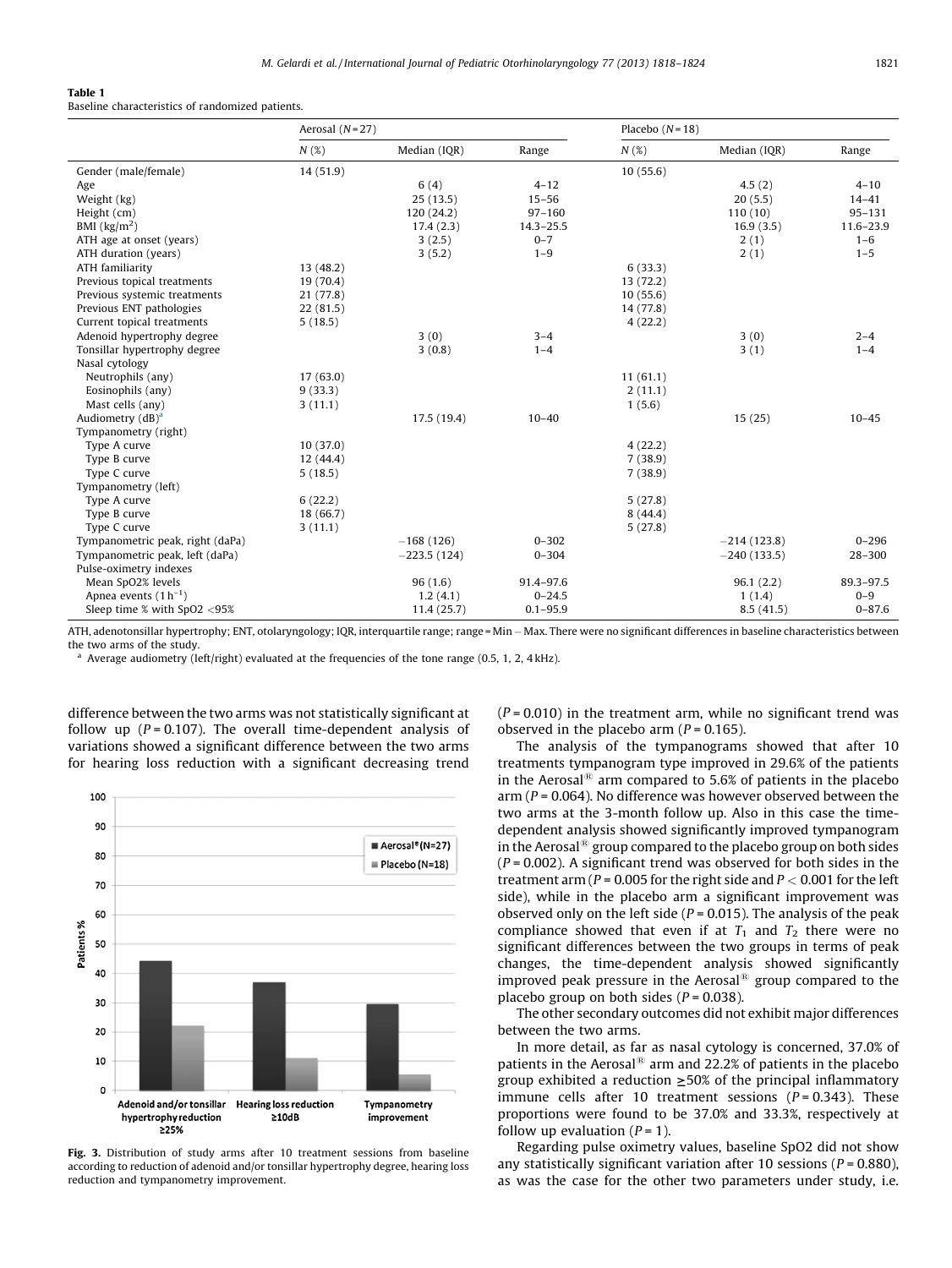# <span id="page-4-0"></span>Table 2

Intention-to-treat analysis of primary and secondary outcomes at  $T_1$  (10 sessions of therapy) and  $T_2$  (3 months from the end of treatment) compared to baseline.

|                                                                  | Aerosal $(N=27)$ |                | Placebo $(N=18)$ |              | $P$ -value <sup>a</sup> |
|------------------------------------------------------------------|------------------|----------------|------------------|--------------|-------------------------|
|                                                                  | N(%)             | Median (IQR)   | N(%)             | Median (IQR) |                         |
| $T_1$                                                            |                  |                |                  |              |                         |
| Reduction of adenoid hypertrophy degree (%)                      |                  | 0(25)          |                  | 0(0)         | 0.734                   |
| Reduction >25%                                                   | 8(29.6)          |                | 3(16.7)          |              | 0.482                   |
| Reduction of tonsillar hypertrophy degree (%)                    |                  | 0(31.2)        |                  | 0(0)         | 0.197                   |
| Reduction $>25%$                                                 | 9(33.3)          |                | 3(16.7)          |              | 0.308                   |
| Reduction of adenoid and/or tonsillar                            |                  |                |                  |              |                         |
| hypertrophy degree $>25\%$                                       | 12(44.4)         |                | 4(22.2)          |              | 0.204                   |
| Hearing loss reduction <sup>b</sup> (dB)                         |                  | 5(13.8)        |                  | 0(10)        | 0.018                   |
| Reduction >10dB                                                  | 10(37.0)         |                | 2(11.1)          |              | 0.086                   |
| Tympanometry improvement <sup>c</sup>                            | 8(29.6)          |                | 1(5.6)           |              | 0.064                   |
| Tympanometric peak pressure change (daPa)                        |                  | $-21.5(79.5)$  |                  | $-1(74)$     | 0.141                   |
| Nasal cytology reduction $\sim$ 50%                              | 10(37.0)         |                | 4(22.2)          |              | 0.343                   |
| Increase of mean SpO2% levels                                    |                  | $-0.1(1.9)$    |                  | 0.1(2.8)     | 0.880                   |
| Reduction of apnea events $(1 h^{-1})$                           |                  | $-0.5(4.9)$    |                  | 0(1.4)       | 0.372                   |
| Reduction of sleep time % with SpO2 <95%                         |                  | 3.6(14.6)      |                  | $-2.5(57.4)$ | 0.424                   |
| $T_2$                                                            |                  |                |                  |              |                         |
| Reduction of adenoid hypertrophy degree (%)                      |                  | 0(18.8)        |                  | 0(25)        | 0.967                   |
| Reduction >25%                                                   | 7(25.9)          |                | 6(33.3)          |              | 0.739                   |
| Reduction of tonsillar hypertrophy degree (%)                    |                  | 0(31.2)        |                  | 0(0)         | 0.070                   |
| Reduction >25%                                                   | 11(40.7)         |                | 3(16.7)          |              | 0.111                   |
| Reduction of adenoid and/or tonsillar hypertrophy degree $>25\%$ | 16(59.3)         |                | 7(38.9)          |              | 0.231                   |
| Hearing loss reduction <sup>b</sup> (dB)                         |                  | 2.5(14.4)      |                  | 0(10)        | 0.107                   |
| Reduction $>10$ dB                                               | 10(37.0)         |                | 4(22.2)          |              | 0.343                   |
| Tympanometry improvement <sup>c</sup>                            | 9(33.3)          |                | 3(16.7)          |              | 0.308                   |
| Tympanometric peak pressure change (daPa)                        |                  | $-60.5(104.4)$ |                  | $-44(78.5)$  | 0.509                   |
| Nasal cytology reduction <sup>d</sup> $\geq$ 50%                 | 10(37.0)         |                | 6(33.3)          |              | $\mathbf{1}$            |
| Increase of mean SpO2% levels                                    |                  | 0.2(2.2)       |                  | 0.2(2)       | 0.772                   |
| Reduction of apnea events $(1 h^{-1})$                           |                  | 0.2(2.8)       |                  | $-0.9(2.1)$  | 0.102                   |
| Reduction of sleep time % with SpO2 <95%                         |                  | 0.4(28.5)      |                  | 0.3(22.2)    | 0.917                   |

IOR, interquartile range.

Mann–Whitney U-test for continuous variables, Fisher's exact test for categorical variables.

b Reduction of average audiometry (left/right) evaluated at the frequencies of the tone range (0.5, 1, 2, 4 kHz).

Improvement was defined as defined as the passage from type B curve to type C/A curve or from type C curve to type A curve for both ears sides.

<sup>d</sup> Any reduction of principal inflammatory immune cells (neutrophils, eosinophils, and mast cells).

reduction of the event data index  $(P = 0.372)$ , and reduction of sleep time with SpO2 <95% ( $P = 0.424$ ). Pulse oximetry values remained mostly unchanged at follow up.

The results of the per-protocol analysis did confirm the main findings and were generally overlapping intention-to-treat outcomes (data not shown).

## 4. Discussion

The growing prevalence of conditions (both allergic and infectious) affecting the upper airways has stimulated a whole series of studies on topical treatments in a view to reducing the side effects of systemic treatments and improving clinical response in terms of improvement of nasal symptoms [\[38–40\]](#page-6-0).

The latest guidelines issued by EPOS 2012 [\[41\]](#page-6-0) on obstructive and infectious nasal sinus disease include among therapeutic aids (antibiotics, topical steroids, and topical decongestants) also nasal saline irrigation, thus emphasizing the crucial role of this treatment in reducing nasal congestion and mucopurulent discharge by a washing process that restores mucociliary clearance and prevents both locoregional (otitis, rhinosinusitis) and distant inflammation (rhinobronchial syndrome, bronchitis, pneumonia, asthma, etc.) [\[42–44\].](#page-6-0)

In addition, in the last few years some literature studies [\[20–26\]](#page-6-0) have reported a new therapeutic-preventive role for sodium chloride in what has come to be called ''halotherapy'' and in the applications of this latter in the different branches of medicine, in particular respiratory and dermatological disease. As a matter of fact, for hundreds of years salt has been recognized as an agent to treat respiratory and skin conditions. The history of using salt caves for healing (speleotherapy from Greek speleos = cave and therapy) different ailments by assimilating dust-like salt particles goes back to ancient times. These caves used for therapeutic purposes are still in use in many Central and Eastern European countries including Austria (Solzbad-Salzetnan), Romania (Sieged), Poland (Wieliczka, one of the UNESCO World Heritage Sites), Azerbaijan (Nakhichevan), Kirgizia (Chon-Tous), Russia (Berezniki-Pern), and Ukraine (Solotvino-Carpathians e Artiomovsk-Donietsk).

The possibility of recreating the microclimate (Table 3) of these caves in a room has given a new impulse to studies and research efforts on the potential therapeutic effects of this treatment.

As far as the present study is concerned, the first finding has been the absence of adverse effects. None of the children enrolled in the study exhibited episodes of respiratory distress (dyspnea, bronchial hyperactivity, asthma), skin itch or eyes disorders, both during treatment and in the hours immediately after treatment. In addition, a high compliance to treatment has been observed as children did not consider their HT sessions as a therapy, but rather as a time for play or recreation as they spent their 30-min sessions playing, watching TV (cartoons, wildlife shows, etc.) ([Fig.](#page-1-0) 2). Only two children withdrew from the study; one of them (in the placebo arm) withdrew during the first week of halotherapy for an episode

| Table 3 |                                  |  |
|---------|----------------------------------|--|
|         | Salt room microclimate features. |  |

| Size of iodized NaCl particles released | $0.23 - 20 \mu m$              |
|-----------------------------------------|--------------------------------|
| Particles density                       | 35-50 $\mu$ g/m <sup>3</sup>   |
| Air exchange                            | $90 \,\mathrm{m}^3/\mathrm{h}$ |
| $CO2$ ppm                               | ${<}750$                       |
| Temperature                             | $20 - 24$ °C                   |
| Humidity                                | $44 - 60%$                     |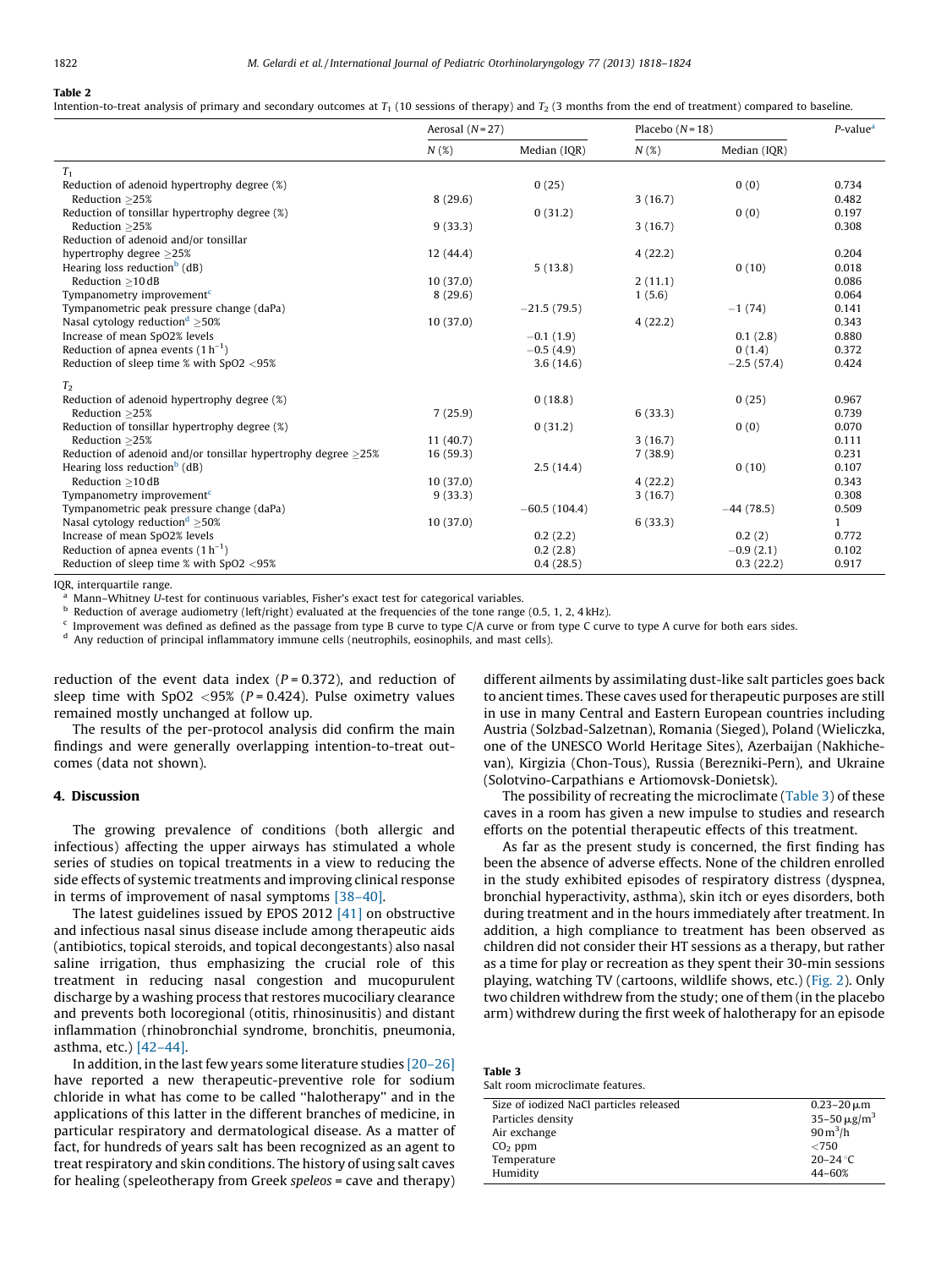<span id="page-5-0"></span>of acute tonsillitis with high fever, the other dropped out in the follow-up period for increased adenotonsillar hypertrophy associated with sleep respiratory disorders with an indication for adenotonsillectomy. Being specific to the natural course of the conditions in question, these episodes have not been considered as adverse events connected to the halotherapeutic treatment.

However the most interesting aspects emerging from the present study have been those related to the assessment of the real impact of halotherapy on both the lymphatic component (adenotonsillar component) and co-morbidities, namely ear conditions and sleep disorders. Actually, the numerous studies conducted so far on halotherapy have mainly been focused on lower airways conditions (cystc fibrosis, bronchitis, and asthma [\[21–23\]\)](#page-6-0).

Our study has highlighted a  ${\geq}25\%$  reduction of the adenotonsillar tissue in 44.4% of the patients treated versus 22.2% of the placebo controls. In our view, far from being statistically significant  $(P = 0.204)$ , this finding has a clinical value that deserves further study. This pattern has also been confirmed by the pulse-oximetric data that, far from being statistically significant, have shown a decreased event data index (adjusted index) as well as a reduction of the sleep time percentage with SpO2 <95%. Based on our results it is possible to calculate that approximately 140 patients (70 in each arm) would be needed to show a significant reduction of the adenotonsillar tissue as expressed in the primary outcome. It is therefore unlikely that the loss of power due to the reduced number of patients enrolled in the study (45) compared to the planned number (64) had a significant impact on our findings. The reduction of some clinical and endoscopic parameters also in the control group should however be justified by the fact that the very young patients actually spent their time in a ''salted'' environment where their same manipulation of salt released microparticles of sodium chloride available for inhalation.

Among secondary end-points, end-of-treatment improvement of hearing loss has been found to be statistically significant in the halotherapy group ( $P = 0.018$ ) compared to the control group. The statistical analysis has demonstrated a significant improvement of both tympanogram and hearing loss in the Aerosal<sup>®</sup> group.

The treatment of otitis media with effusion (OME) is still controversial today. While this condition has a high likelihood of a spontaneous recovery  $[45]$ , so far no medical therapy has been shown to be effective to treat OME, as indicated by recent reviews [46-49]. The presence of a control group in our study does rule out the possibility that the improvements observed are linked only to a spontaneous recovery from the disease. Even though the effectiveness of sodium chloride in OME treatment has never been reported in literature studies, the potential mechanisms of action could be ascribed to decongestion of nasal passages and tubaric orifice respiratory mucosa as well as to a restored mucociliary clearance that would favor middle ear aeration-draining mechanisms. This assumption is substantiated by literature studies that report the efficacy of those treatments targeted to improve middle ear ventilation. Perera et al. reported some evidence that autoinflation devices may be of benefit in the shortterm in treating children with otitis media with effusion [\[50\].](#page-6-0) Similar results were reported in a group of children affected by OME treated with swallowing and auto-inflation exercises, including Valsalva maneuver [\[51\]](#page-6-0). Finally even if the improvement of hearing threshold was on average of only 5 dB, it is important to remember that the pre-treatment threshold was on average between 15 and 17.5 dB, therefore a 5 dB change together with a change in tympanogram is clinically relevant. A longer treatment could however further improve the hearing thresholds.

No statistically significant difference has been found in terms of sleep quality and nasal immunophlogosis parameters. Recent work on bronchial immunophlogosis confirms these findings [\[52\].](#page-6-0)

#### 5. Conclusions

Haloterapy accounts for a relatively new, completely natural therapeutic remedy which does not call for any pharmacological administration and is based on the healing capacities of natural salt micronized and released into an indoor environment by means of specific techniques. Halotherapy administered by Aerosal<sup>®</sup> system has been shown to have a statistically significant effect on OME. Aerosal $\mathbb{B}$  halotherapy has also been found to be partially effective in reducing adenotonsillar hypertrophy. The beneficial effects of the treatment in question have been shown for some "timedependent'' parameters, therefore additional studies should be conducted in a view to defining treatment modalities likely to result in a better clinical response. New double-blind, placebocontrolled, randomized clinical studies should also be performed on more complex conditions including asthma, cystic fibrosis, chronic pulmonary disease and dermatological conditions.

In addition to being a safe treatment, the Aerosal<sup>®</sup> Haloterapy system has been well accepted and tolerated by our young patients who experienced their halotherapeutic sessions as a time for play and recreation and not as a real medical treatment. Therefore Aerosal<sup>®</sup> Haloterapy might constitute a valuable adjunct (and not a replacement) to current orthodox medical treatment of adenotonsillar disease and correlated conditions.

# Funding

This study has been funded by a TECNOSUN srl scholarship.

# Conflict of interest

None declared.

# References

- [1] R. Arens, C.L. Marcus, [Pathophysiology](http://refhub.elsevier.com/S0165-5876(13)00399-6/sbref0005) of upper airway obstruction: a developmental [perspective,](http://refhub.elsevier.com/S0165-5876(13)00399-6/sbref0005) Sleep 27 (1 August (5)) (2004) 997–1019.
- [2] S.Z. Toros, H. Noşeri, C.K. [Ertugay,](http://refhub.elsevier.com/S0165-5876(13)00399-6/sbref0010) S. Külekçi, T.E. Habeşoğlu, G. Kılıçoğlu, G. [Yılmaz,](http://refhub.elsevier.com/S0165-5876(13)00399-6/sbref0010) E. Egeli, [Adenotonsillar](http://refhub.elsevier.com/S0165-5876(13)00399-6/sbref0010) hypertrophy: does it correlate with obstructive symptoms in children? Int. J. Pediatr. [Otorhinolaryngol.](http://refhub.elsevier.com/S0165-5876(13)00399-6/sbref0010) 74 (November (11)) (2010) 1316– [1319](http://refhub.elsevier.com/S0165-5876(13)00399-6/sbref0010).
- [3] D. Gozal, L. [Kheirandish-Gozal,](http://refhub.elsevier.com/S0165-5876(13)00399-6/sbref0015) O.S. Capdevila, E. Dayyat, E. Kheirandish, Prevalence of recurrent otitis media in habitually snoring [school-aged](http://refhub.elsevier.com/S0165-5876(13)00399-6/sbref0015) children, Sleep Med. 9 (July (5)) (2008) [549–554](http://refhub.elsevier.com/S0165-5876(13)00399-6/sbref0015).
- [4] S. [Hammaren-Malmi,](http://refhub.elsevier.com/S0165-5876(13)00399-6/sbref0020) H. Saxen, J. Tarkkanen, P.S. Mattila, Adenoidectomy does not [significantly](http://refhub.elsevier.com/S0165-5876(13)00399-6/sbref0020) reduce the incidence of otitis media in conjunction with the insertion of [tympanostomy](http://refhub.elsevier.com/S0165-5876(13)00399-6/sbref0020) tubes in children who are younger than 4 years: a randomized trial, [Pediatrics](http://refhub.elsevier.com/S0165-5876(13)00399-6/sbref0020) 116 (2005) 185–189.
- [5] R.M. Ray, C.M. Bower, Pediatric [obstructive](http://refhub.elsevier.com/S0165-5876(13)00399-6/sbref0025) sleep apnea: the year in review, Curr. Opin. [Otolaryngol.](http://refhub.elsevier.com/S0165-5876(13)00399-6/sbref0025) Head Neck Surg. 13 (December (6)) (2005) 360–365.
- [6] A. Pac, A. Karadag, H. Kurtaran, D. Aktas, [Comparison](http://refhub.elsevier.com/S0165-5876(13)00399-6/sbref0030) of cardiac function and valvular damage in children with and without [adenotonsillar](http://refhub.elsevier.com/S0165-5876(13)00399-6/sbref0030) hypertrophy, Int. J. Pediatr. [Otorhinolaryngol.](http://refhub.elsevier.com/S0165-5876(13)00399-6/sbref0030) 69 (April (4)) (2005) 527–532.
- [7] J.B. Sousa, W.T. [Anselmo-Lima,](http://refhub.elsevier.com/S0165-5876(13)00399-6/sbref0035) F.C. Valera, A.J. Gallego, .MA. Matsumoto, Cephalometric assessment of the mandibular growth pattern in [mouth-breathing](http://refhub.elsevier.com/S0165-5876(13)00399-6/sbref0035) children, Int. J. Pediatr. [Otorhinolaryngol.](http://refhub.elsevier.com/S0165-5876(13)00399-6/sbref0035) 69 (March (3)) (2005) 311–317.
- S.R. González Rivera, J. Coromina Isern, C. Gay Escoda, [Respiratory](http://refhub.elsevier.com/S0165-5876(13)00399-6/sbref0040) orofacial and occlusion disorders associated with [adenotonsillar](http://refhub.elsevier.com/S0165-5876(13)00399-6/sbref0040) hypertrophy, An. Otorrinolaringol. Ibero Am. 31 (3) (2004) [265–282.](http://refhub.elsevier.com/S0165-5876(13)00399-6/sbref0040)
- A.E. Zautner, [Adenotonsillar](http://refhub.elsevier.com/S0165-5876(13)00399-6/sbref0045) disease, Recent Pat. Inflamm. Allergy Drug Discov. 6 (May (2)) (2012) [121–129](http://refhub.elsevier.com/S0165-5876(13)00399-6/sbref0045).
- [10] P. [Cassano,](http://refhub.elsevier.com/S0165-5876(13)00399-6/sbref0050) M. Gelardi, M. Cassano, M.L. Fiorella, R. Fiorella, Adenoid tissue [rhinopharyngeal](http://refhub.elsevier.com/S0165-5876(13)00399-6/sbref0050) obstruction grading based on fiberendoscopic findings: a novel approach to therapeutic management, Int. J. Pediatr. [Otorhinolaryngol.](http://refhub.elsevier.com/S0165-5876(13)00399-6/sbref0050) 67 (2003) [1303–1309](http://refhub.elsevier.com/S0165-5876(13)00399-6/sbref0050).
- [11] A. Mlynarek, M.A. Tewfik, A. Hagr, J.J. [Manoukian,](http://refhub.elsevier.com/S0165-5876(13)00399-6/sbref0055) M.-D. Schloss, T.L. Tewfik, Lateral neck [radiography](http://refhub.elsevier.com/S0165-5876(13)00399-6/sbref0055) versus direct video rhinoscopy in assessing adenoid size, [Otolaryngol.](http://refhub.elsevier.com/S0165-5876(13)00399-6/sbref0055) 33 (2004) 360-365.
- [12] M. Berlucchi, D. Salsi, L. Valetti, G. Parrinello, P. Nicolai, The role of [mometasone](http://refhub.elsevier.com/S0165-5876(13)00399-6/sbref0060) furoate acqueous nasal spray in the treatment of adenoidal [hypertrophy](http://refhub.elsevier.com/S0165-5876(13)00399-6/sbref0060) in the pediatric age group: preliminary results of a [prospective,](http://refhub.elsevier.com/S0165-5876(13)00399-6/sbref0060) randomised study, Pediatrics 119 (2007) [e1392–e1397.](http://refhub.elsevier.com/S0165-5876(13)00399-6/sbref0060)
- [13] M. Berlucchi, L. Valetti, G. [Parrinello,](http://refhub.elsevier.com/S0165-5876(13)00399-6/sbref0065) P. Nicolai, Longterm follow-up of children undergoing topical intranasal steroid therapy for adenoidal [hypertrophy,](http://refhub.elsevier.com/S0165-5876(13)00399-6/sbref0065) Int. J. Pediatr. [Otorhinolaryngol.](http://refhub.elsevier.com/S0165-5876(13)00399-6/sbref0065) 72 (2008) 1171–1175.